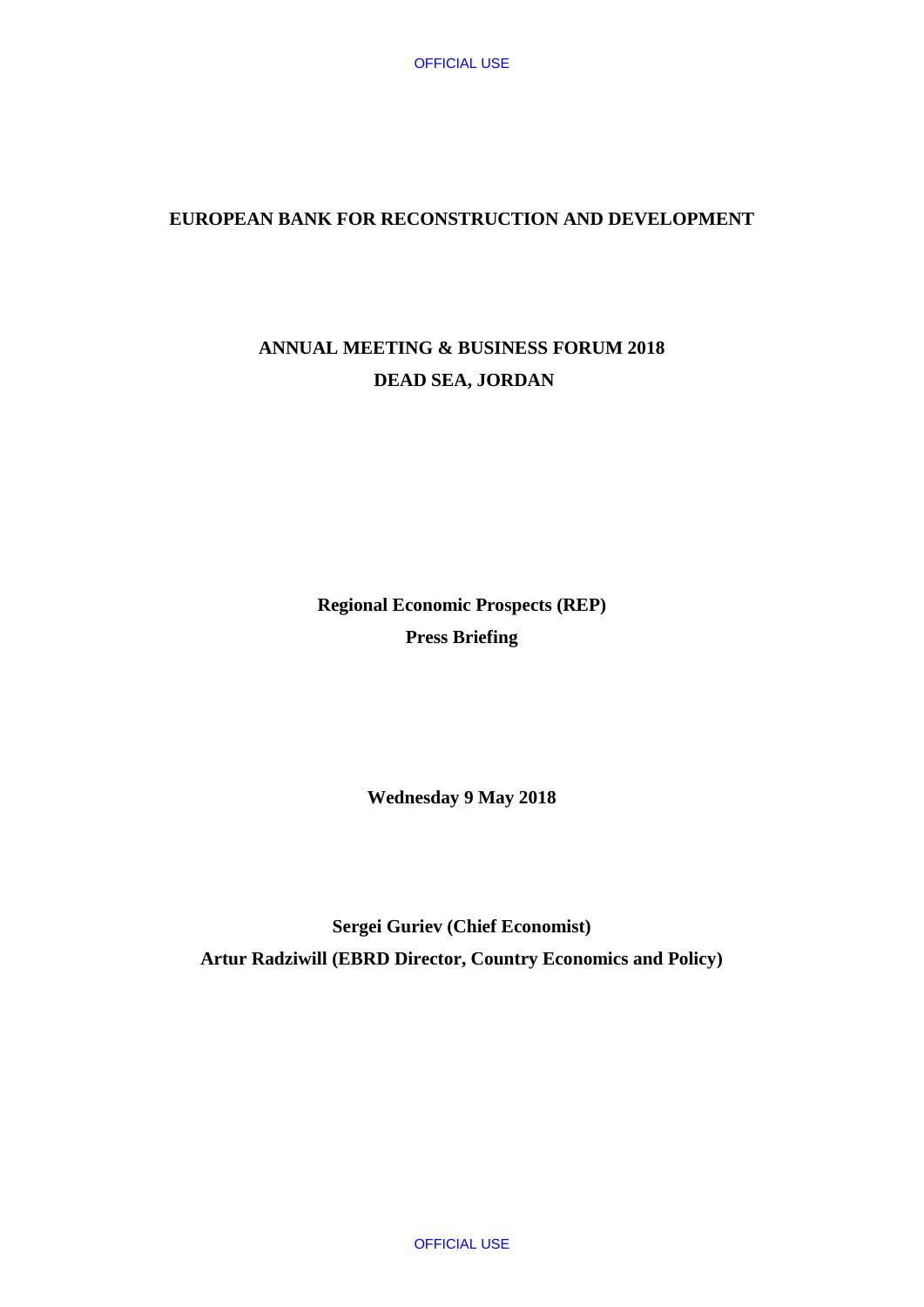MR WILLIAMS: Thank you very much for coming. We are just about to present the latest Regional and Economic Prospects. We have until 2 o'clock. Sergei Guriev will be presenting the global picture and Artur Radziwill will be presenting the country-by-country, region-by-region outlook. Straight after this press conference we will be moving into a discussion with our representatives from southern and eastern Mediterranean, so if you would like to stay for that as well, do. But if anybody wants to have individual conversations with one of our specialist regional economists, we can arrange for that to be next door so we can smoothly move into the next session.

We are live-streaming this, so welcome to anybody who is watching this on live streaming. The presentation will be made available at the back of the room after this session but you will see it on the screen in two minutes. Without any further ado, I will hand over to Sergei.

MR GURIEV: Thank you very much, Tony, and can you please upload the slides.

## *(Slide presentation)*

This is our Regional Economic Prospects dated May 2018. And basically, as you keep hearing from all parts of the world, and from global forecasters, this is the year when we report good news and when we actually upgrade our reports and forecasts relative to half a year ago, and a year ago. Basically, when you look at the data for Q3 and Q4 last year, these data are actually looking better than we expected; and we can even say they are the best in the last few years. In terms of annual growth rates, they are even better than any time since the global economic crisis.

Basically, our growth forecast for 2017 this year has ended but the data are still coming in. Our growth forecast for 2017 is 3.8 per cent. We believe that this year will not be as good as 2017 but still better than we expected; we are expecting 3.3 per cent in our regions on average. Next year we expect a roughly similar growth rate of 3.2 per cent in our regions, which, as you can see, is a bit below the world average but above western European and the advanced countries' average of course.

The story is quite different in different parts of our countries of operations, different parts of our regions. Basically, we have different growth rates in different countries. I should also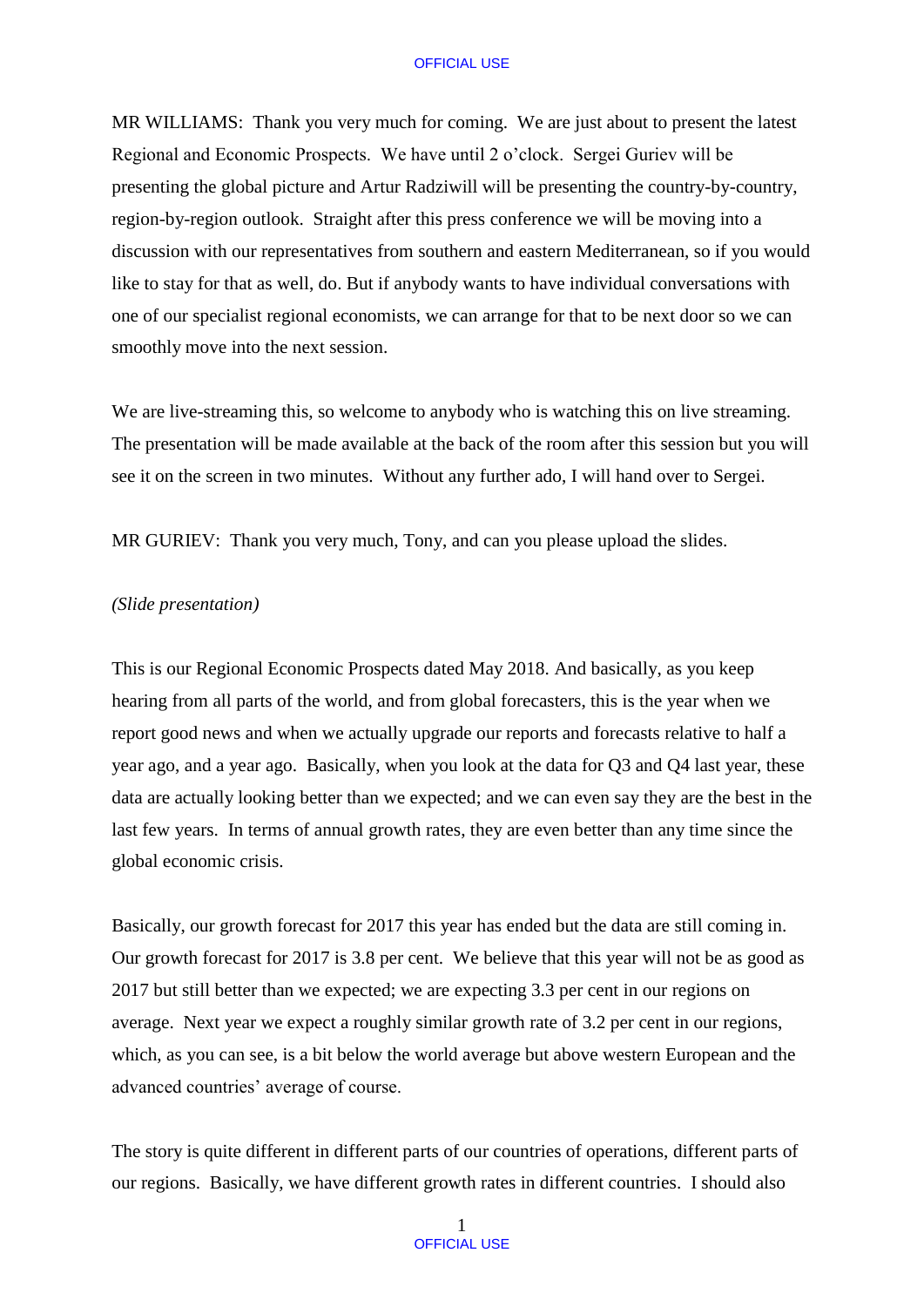say that when we talk about growth rates, say, in emerging Europe or in the SEMED region, or in central Asia and Turkey, we also need to think about population growth. Roughly speaking, a 4 percentage point growth in a fast-growing country in terms of population may only represent 2 per cent growth in terms of GDP per capita, while in countries with a shrinking population, 3 or 4 per cent growth may actually mean more than 3 or 4 per cent growth in terms of per capita income increase.

When Artur takes the floor he will talk about country-by-country trends. But let me just say a few words about why we think this year and next year may not be as good as the previous year, 2017. First and foremost, this is a cyclical global recovery, so global growth will not be accelerating this year and next year, so our countries will also not benefit from the support of the global economy that happened last year. Second, in many of our countries – and probably Turkey is the best example – governments rolled out major stimuli and therefore what is happening now is, roughly speaking, overheating. This is what we observe in Turkey and this is unlikely to be sustainable in 2018 and 2019. As growth is reaching its potential in central and eastern Europe, we also see how labour shortages push wages up, and therefore constrain opportunities for the profitable expansion of business. This is also a sign of overheating, which takes the form not of inflation being too high, but wage growth being too high, and therefore reducing the profitability of investment.

Last year was very good for oil exporting countries. Oil prices went up substantially. This year is unlikely to see such high oil price growth. This is what we wrote in the report before the American administration last night made a decision about the Iranian deal, which may actually add to oil price growth this year, but this is something which remains to be seen. In any event, as oil prices go up, US shale oil production is also expanding, which of course makes sure that in the medium term, over the next couple of years, the oil price will be bound to come down to levels much below those of 2017.

Overall, the rest of the presentation will be how good everything is, but then I will also say a few words about the risks we see. One issue which worried us was investment. This year investment has pretty much grown in almost all of our countries of operations. We also see how our countries have benefited from trade growth. Again, if you go back two years, we were worrying that global trade growth was lagging behind global GDP growth. Now these have reversed: trade growth has caught up. It has not beaten global GDP growth by much but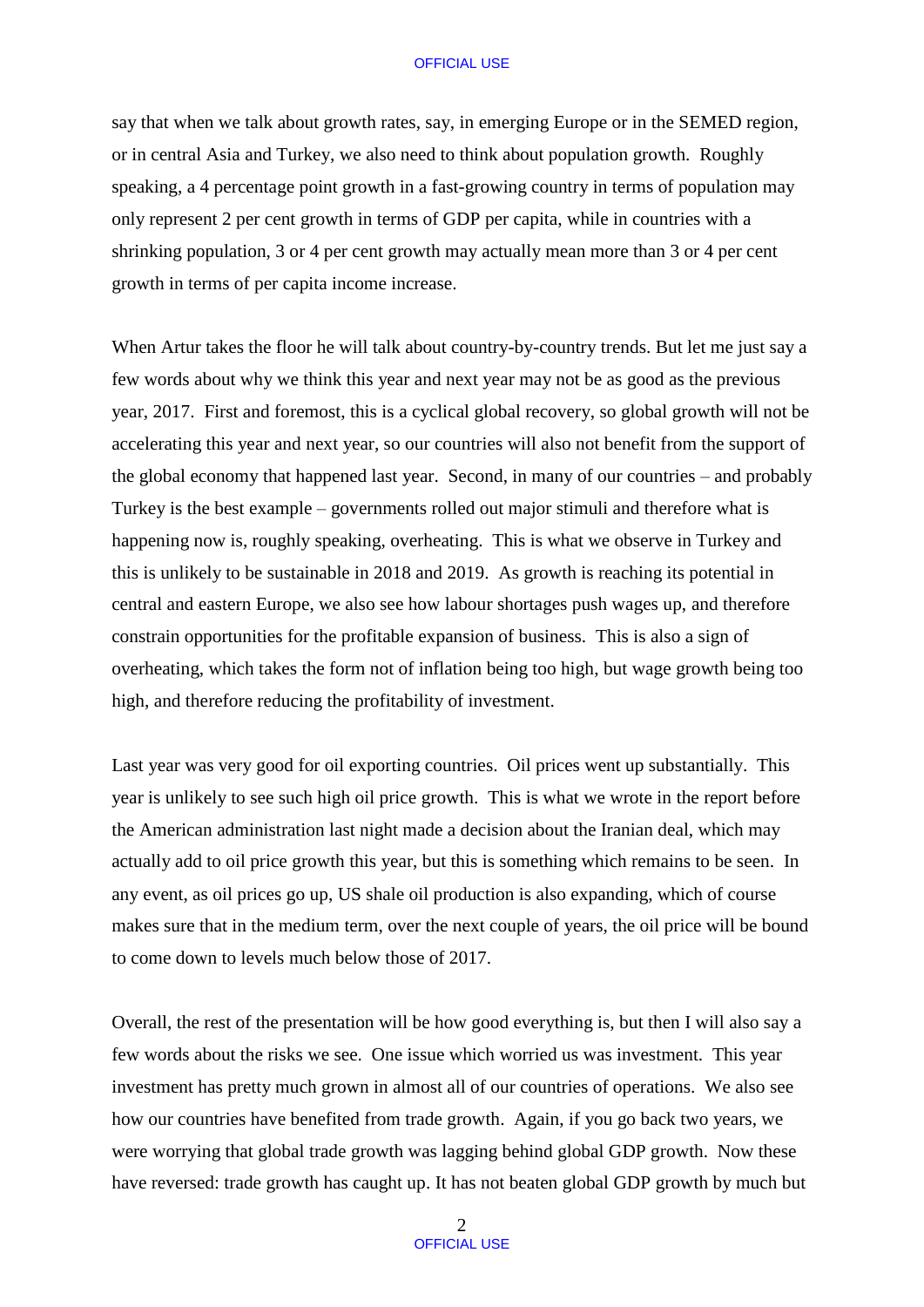it is still not lagging behind global GDP growth in any event, and our countries of course benefit. Most of our countries have open economies which depend on exports, and the fact that the global economy is growing and global trade is growing benefits our countries.

On this chart we show export growth.

One other important thing, as I mentioned, is the oil price. 2017 was a great year for oil prices. Part of that is explained by global recovery, part is explained by the OPEC-plus deal, which surprisingly worked, and supported oil prices. To what extent 2018, this year, or next year, 2019, will be as good in terms of further growth in oil prices; if you had asked me the day before yesterday, I would have said unlikely. Today it is very hard to say. If the United States really exits the Iranian deal in half a year, that should drive prices up, with different estimates from 5 to 10 dollars per barrel. So this year should also be good for oil exporters. However, the industry consensus is for shale oil in the US; the breakeven price is 55, and that takes into account capital expenditure. Oil prices cannot stay above 55 or 60 for too long. So in the next couple of years, we will see oil prices coming down at some point.

One other thing – and I think this is a very important chart – is the chart about the financials. We see that stock market valuations are reflecting recovery, reflecting expectations. The economies in our countries but also in emerging markets in general are doing well. In some of our countries this year, in terms of valuation, it was a record year. In some of our countries the P/E ratio, so the stock market prices measured in terms of annual profits, annual earnings, are historically high. In many of our countries the history of stock market trading is not very long but it is a moment in history when stock prices are as high as they have ever been in our countries.

In the West, some would say that stock prices in some countries are as high as they have been since 1929, so there is reason to worry. Of course, when interest rates are low, stock prices should be high. And especially this measure, the P/E ratio, is pretty much the inverse of interest rates. But still, it is something to think about: to what extent further stock market growth is likely. We would probably say not really, except for some countries where P/E ratios are at the level of 5 or 6, such as Russia, where further improvement in governance and corporate governance can of course increase stock market prices.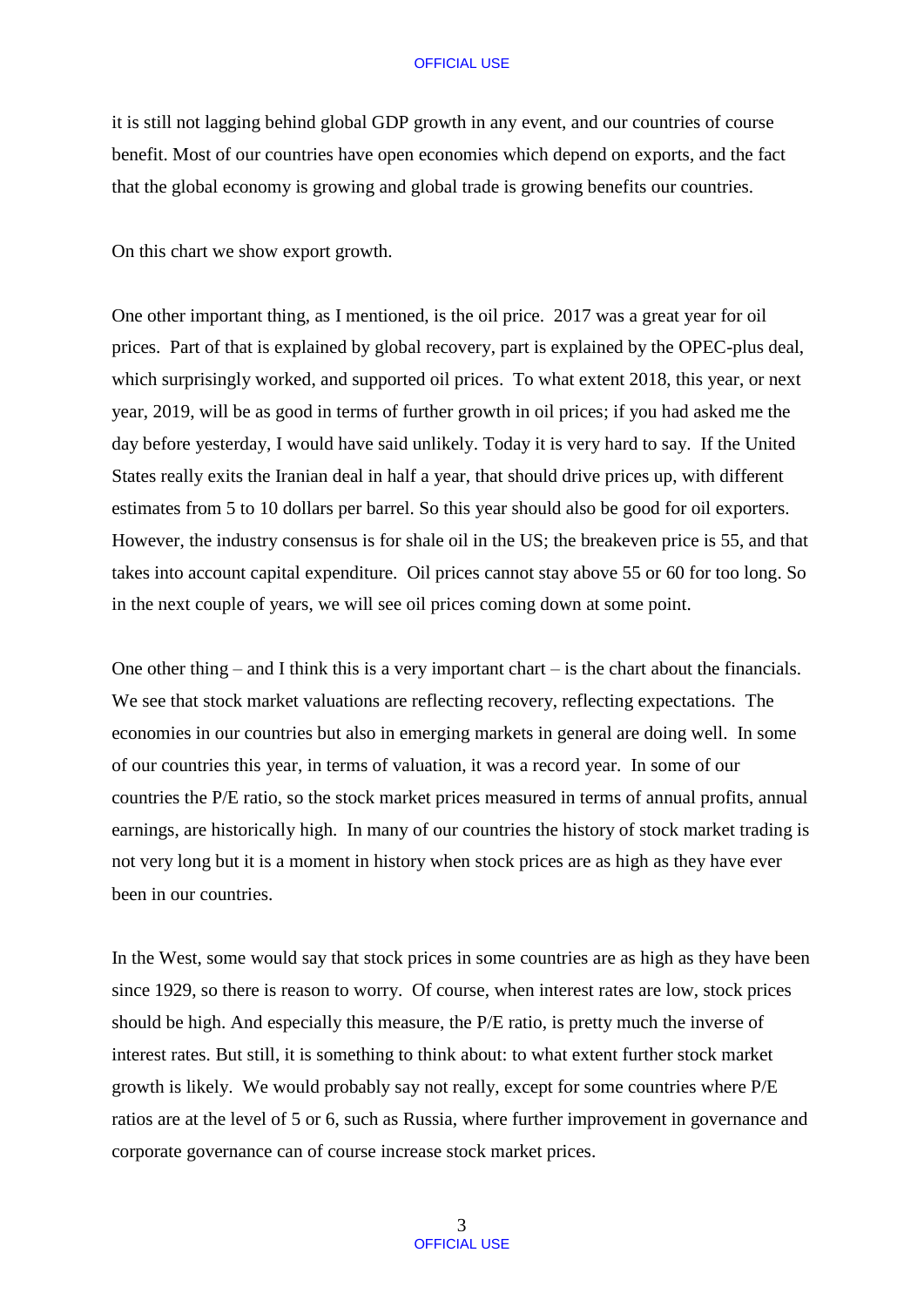One other important thing is credit conditions, access to capital. Again, the markets believe that the spreads are low and should stay low in emerging markets. And for our countries of course, it is good news. Again, interest rates in advanced economies are low. But what is more important for our countries is that interest rate spreads on top of the advanced economies' interest rates are also staying low. So markets are not nervous about what is going to happen in emerging markets in time.

This is the chart about currencies. Our countries have benefited from the weaker US dollar. The dollar in weighted real terms lost 2 per cent last year. And of course, for our markets, some of which depend on dollar financing, it is actually good news, which also shows the risk; so if the dollar gets stronger that will represent a problem. This is something I will talk about a little later.

This is the chart about risk. Basically, in terms of access to capital it has been a good year and countries have benefited from that. But if you look back at the last ten years, corporate indebtedness went up a lot, from something like 40 per cent of GDP to 60 per cent. And when we go country by country, in many countries, much corporate debt is foreign currencydenominated, which of course brings us to the previous point I made: if interest rates go up, if the dollar gets stronger, this burden of corporate debt may become substantially higher. Together with the very high stock prices, high corporate debt – especially foreign exchange dollar-denominated, euro-denominated debt – is the major risk we now see. If you look at levels of corporate debt, we see that in some of our countries, the level of corporate debt in terms of percentage of GDP is actually similar to developed countries.

This is where we look at non-performing loans. The good news is when interest rates are low, when growth rates are high, countries reduce NPLs, countries grow out of NPLs. So again, last year was good, and the last couple of years were good for reducing NPLs, so on balance this is a very optimistic picture.

This is a picture which shows capital inflows. Again, capital inflows continue into our countries. So it is not just that interest rates are low but also volumes are not coming down, which is also good news.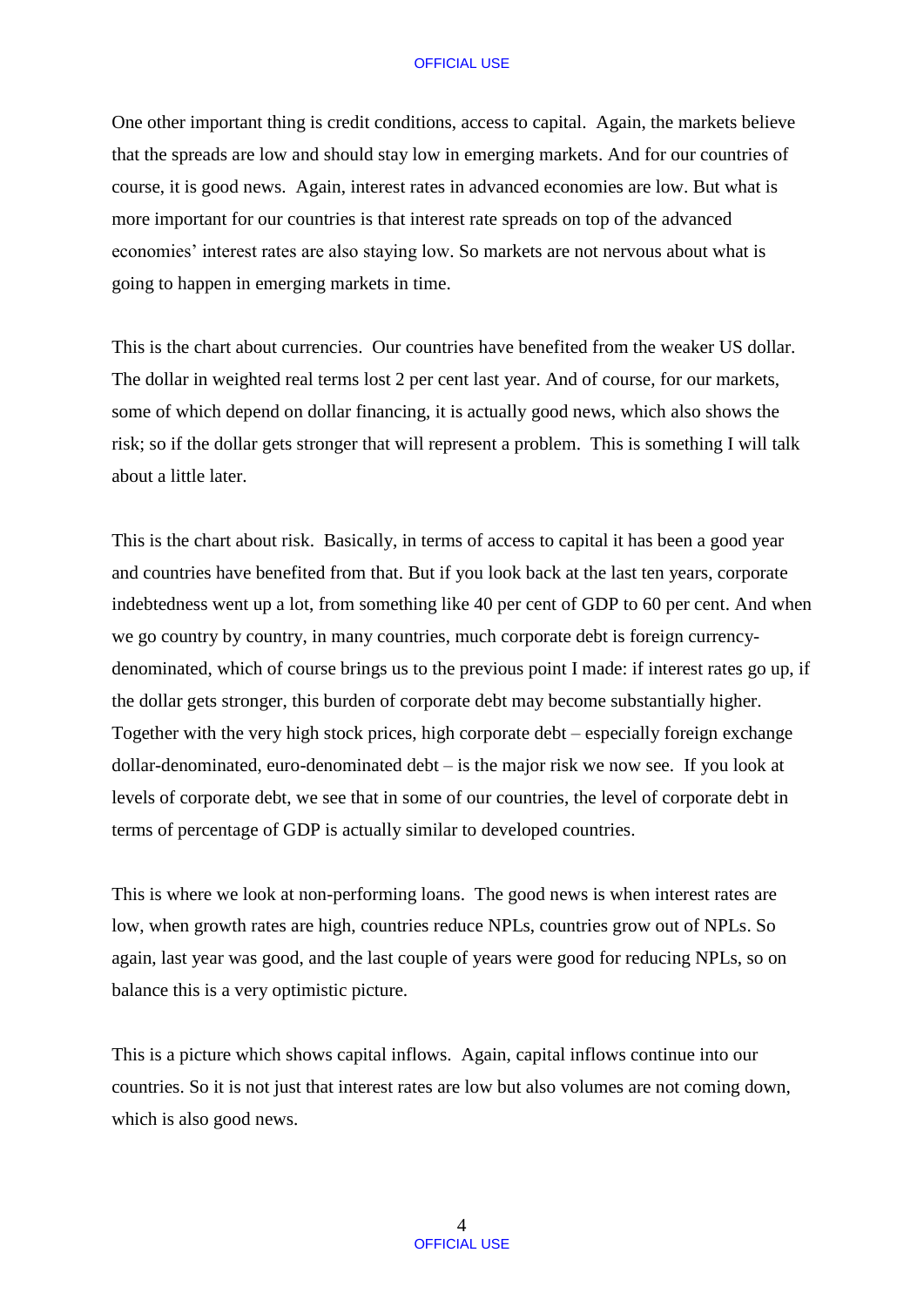We also look country by country at how much reserves countries have relative to their external financing needs. Most of our countries – here we show our countries, but also countries outside the EBRD regions – are in the range where you have at least a year and sometimes two years of financing needs in reserves, which means good news and financial sustainability.

This is a chart we always show for countries which are getting remittances from Russia. It has also been a good year. Remittances in real terms finally beat the previous peak of 2013. As oil prices came up, the rouble appreciated, which has been good news for those countries.

There is one other thing I wanted to say. As I said, wage growth was a signal of labour shortages in many of our countries. But I should say that in most countries, governments and central banks have managed it well, so at least wage growth did not translate into inflation. If you look at the dynamics of unemployment and inflation in our countries, some countries still have high inflation inherited from devaluation a year or two years ago, such as Uzbekistan or Egypt.

Some countries unfortunately have high inflation due to overheating because of excessive stimuli, like the country I already mentioned, our biggest country of operations. On average the inflation is under control, which suggests that our central banks know what to do, again except for a couple of countries.

Before I hand over to Artur, I would like to conclude by saying that it has been a good year. This year will be probably slightly less fast-growing, and next year will be similar to this year. Overall, there has been a very strong year this year – better than we expected. In that sense, we have lots of good news to discuss.

There is one major risk that I would like to reiterate, which is that our countries depend on external financing, some of which is denominated in foreign currencies; and so the risk of depreciation in our countries may create additional indebtedness, and that would be a burden for further growth.

Let me stop here and hand over to Artur.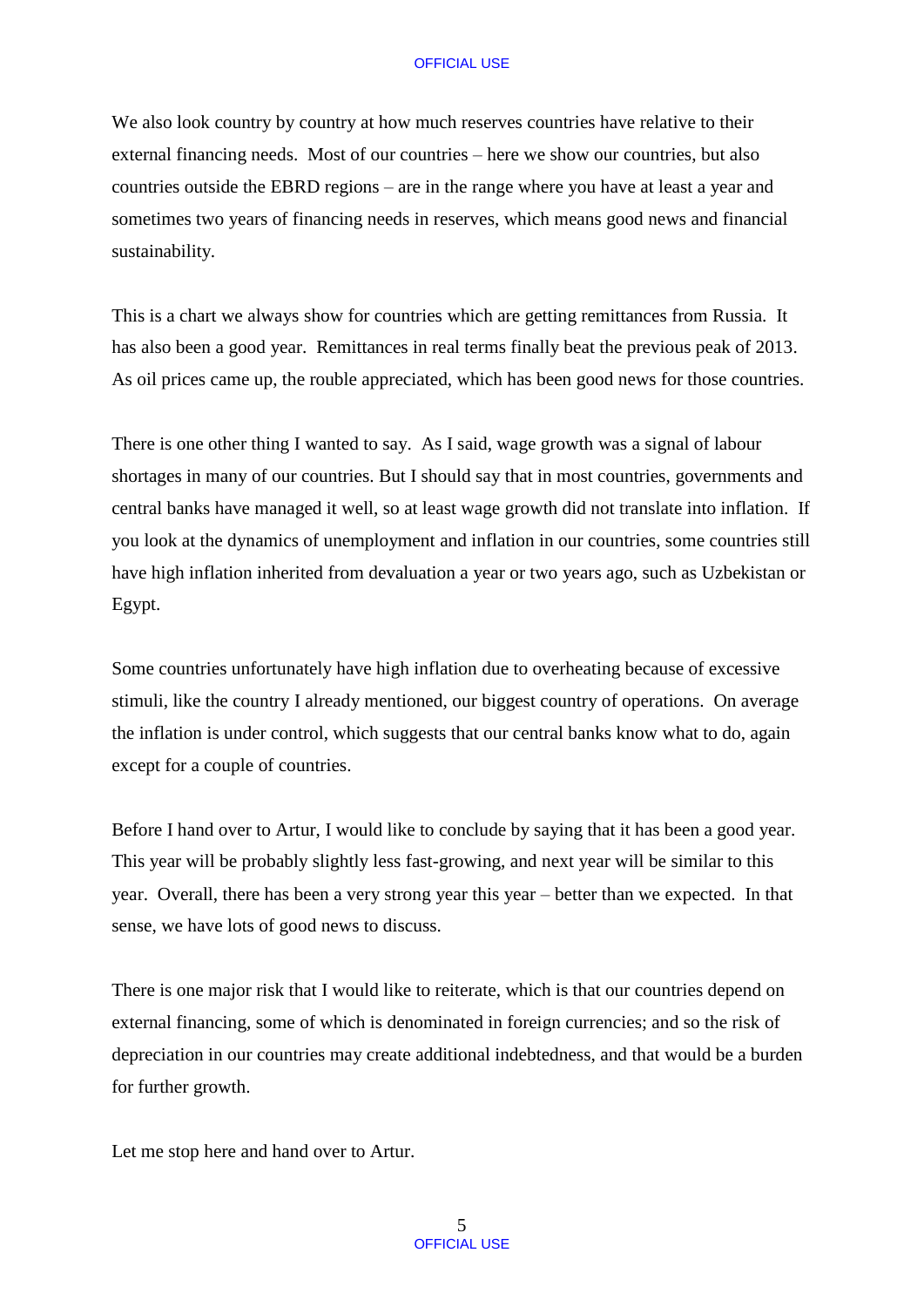MR WILLIAMS: Before we hand over to Artur, because Sergei has to dash fairly early and cannot stay to the end of the press conference, it might be useful to take one or two questions if you have them for Sergei on the global picture, before we get on to the individual country and region.

MR RACZ (Hungarian daily Magyar Idok): You mentioned that this is a cyclical recovery. What will the end of it be? Is this going to end in another crisis? If so, do you see particular risks? Or maybe stagnation will be the worst we get.

MR RADZIWILL: The exit of every cyclical recovery can be one of those outcomes you mentioned and that depends on how we exit the cyclical recovery. If you apply excessive stimulus, then you may push asset prices too high and at some point, you may have a problem. Much depends on what advanced economies do. We see that ECB is very cautious, thinking that in Europe, there are reasons not to raise interest rates immediately and rapidly. The US is raising interest rates, but also cautiously.

Currently, we do not see the risk of a big 2008 event. But crises, by definition, are events that happen suddenly and unexpectedly, and so I will not bet my money on avoiding a crisis. A lot of people know the risks and try to prevent them. This risk that I mentioned means that in some country, you may have a sudden stop, you may have a reversal of capital flows, you may have devaluation and a sudden increase in debt-GDP ratio; because if your debt is in foreign currency and your own currency becomes weaker, suddenly the debt-GDP ratio goes up; and not just by a percent or two, but by maybe ten percentage points of GDP. We have seen that as well. There are major risks but overall, there is no reason to say that we are going to have a crisis. We forecast no crisis, as you can imagine. And we forecast that this year will be better than we expected before, and next year will be like this year.

MS KLASSA (FDI and the Banker magazines of The Financial Times): You mentioned that Fed tightening is likely to happen in the next year. Given the events of the past 24 hours, and also the increasing likelihood of a trade war with China, do you think that the likelihood of Fed rises going at pace will slow down, and that therefore there is less risk of the dollar being pushed up as a consequence?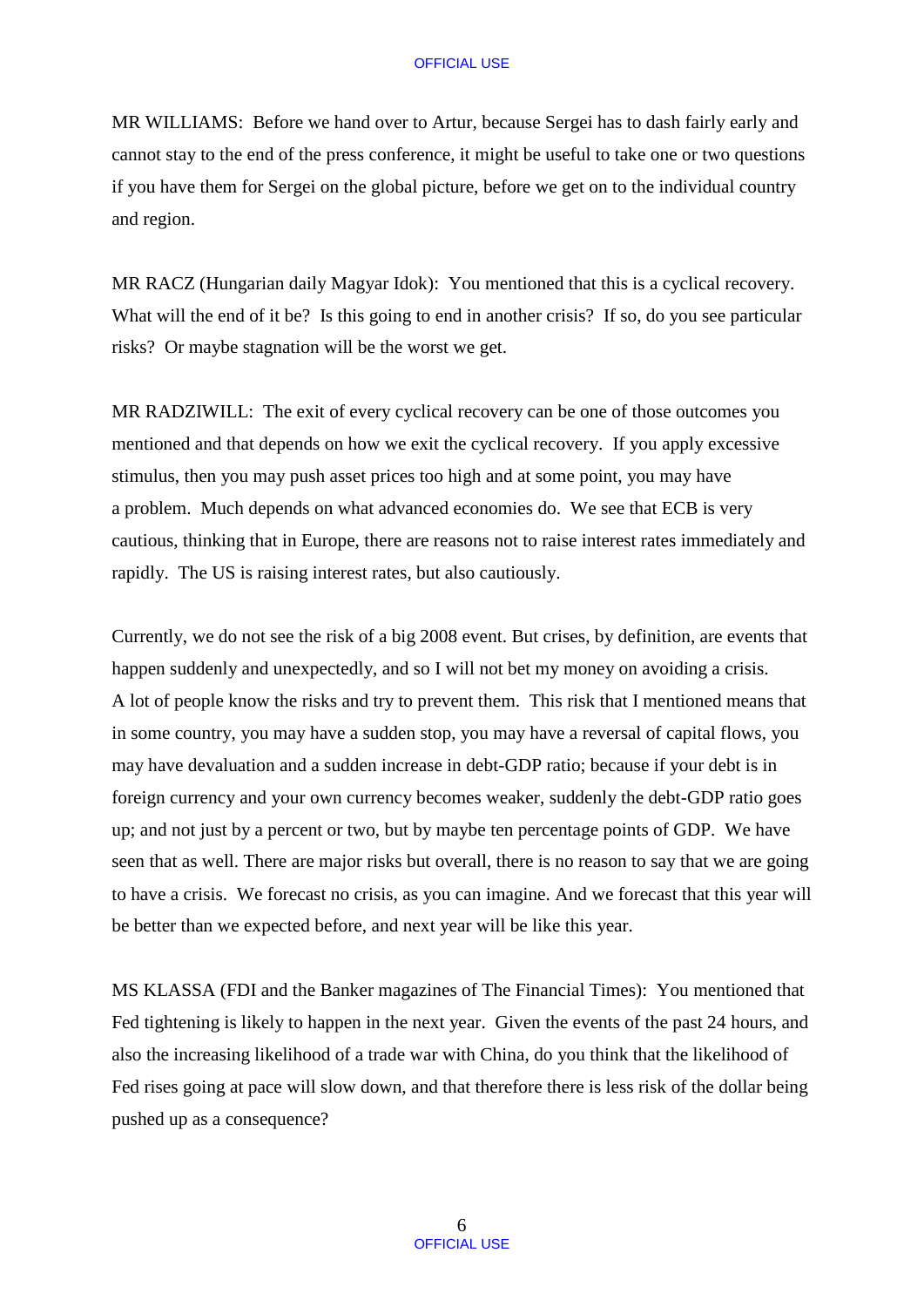MR GURIEV: That is a good question. If Iranian oil is removed from the market – and this is what President Trump seems to suggest in the next month/180 days – that means that oil prices will go up by several dollars per barrel. These are the estimates of elasticity of oil price to supply, which means that the American economy will have to adjust somehow. And probably the Fed will be less aggressive in increasing interest rates.

The trade war impact is estimated by WTO and IMF as not having a major impact. And the United States is not our country of operations, so we do not really do analysis on the US economy.

MR WILLIAMS: Thank you, Sergei. Now over to Artur Radziwill.

MR RADZIWILL: I will speak about a few of our countries of operations, starting with Turkey. We see this pattern of very strong growth in 2017 and slightly slower growth in 2018. These dynamics on aggregate in our region are driven primarily by Turkey, and by central Europe and the Baltics. In Turkey we clearly witness overheating of the economy fuelled by different stimulus measures. So we had very strong growth rates. But we also saw high inflation and an increasing current account deficit, which also increases exposure to short-term capital flows, which creates certain risks. So slowdown in Turkey is something, looking forward, that the economy needs.

It is a slightly different story in Europe and the Baltics. Part of the slowdown is cyclical and has to do with the fading impact of some of the fiscal measures introduced in those countries. More fundamentally, growth in the region starts to be constrained and is increasingly constrained by labour supply shortages. There is a quite striking statistic that nine out of ten companies in Hungary view labour shortages as a key obstacle to increasing production.

In other places the picture is more mixed. Russia finally recovered on the back of oil prices, but also on increasing domestic demand. However, we do not see growth strengthening going forward, because of structural problems in the Russian economy and little hope for more dynamic reforms. We heard President Putin talking about the modernisation of the Russian economy, so we shall see whether things will change on this front. But projections based on the current status quo lead us to think that growth would stabilise at below 2 per cent.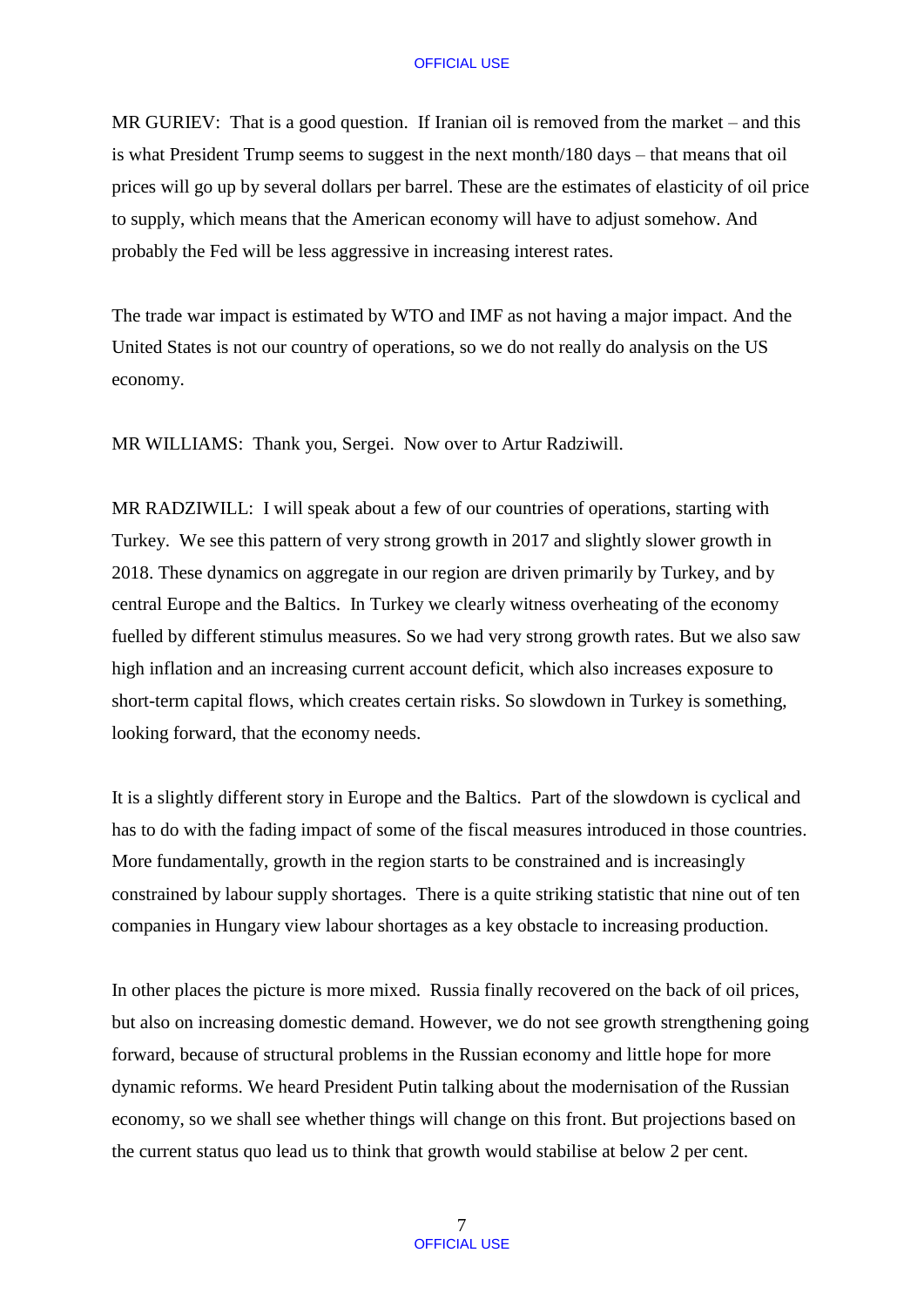We had strong growth in Central Asia in 2017; and a number of external factors fuelled growth, including oil price remittances from Russia, exports and an increase of investment in a couple of countries. We think that this growth will continue but will not really strengthen further. It will moderate in several countries. We hope very much that the very ambitious reform in Uzbekistan will lead to stronger growth going forward but it is a bit too early to make projections based on this.

The Western Balkans is the region where we see growth strengthening. We see credit growth, which really starts to fuel above consumption and investment. 2017 in the Western Balkans was influenced by these special factors in Serbia and Macedonia. We see this growth being higher in the next two years.

We are particularly happy about the developments in Eastern Europe and the Caucasus. That was the region that really lagged behind in terms of recovery with countries in the recession and even last year. So we see growth picking up across the board, and in particular in Ukraine, again on the back of the reforms that have been implemented over the last two years.

Finally, in the region where we are right now, we see growth strengthening. It is fuelled again by stronger external demand; a gradual recovery in tourism, which improves confidence that leads to a moderate pick-up in investment; improved competitiveness particularly in Egypt following the liberalisation of the exchange rate.

What is worrying is that in all countries where the EBRD operates, except for Egypt, growth rates are well below the averages in the decade before the Arab Spring; and these rates are very low compared to the rate of growth of the population. That is a particular issue because job creation is a challenge in the region.

We are in Jordan, and we expect the Jordanian economy to accelerate from 2 per cent in 2015 to 2.5 this year, to 2.7 in 2019. But these are pretty low growth rates, and obviously all kinds of headwinds are still faced by Jordan and an economy that was really very much dependent on trade, remittances and tourism. All these sectors were badly hit following events in the region. These factors seem to be improving but rather slowly. We also see very ambitious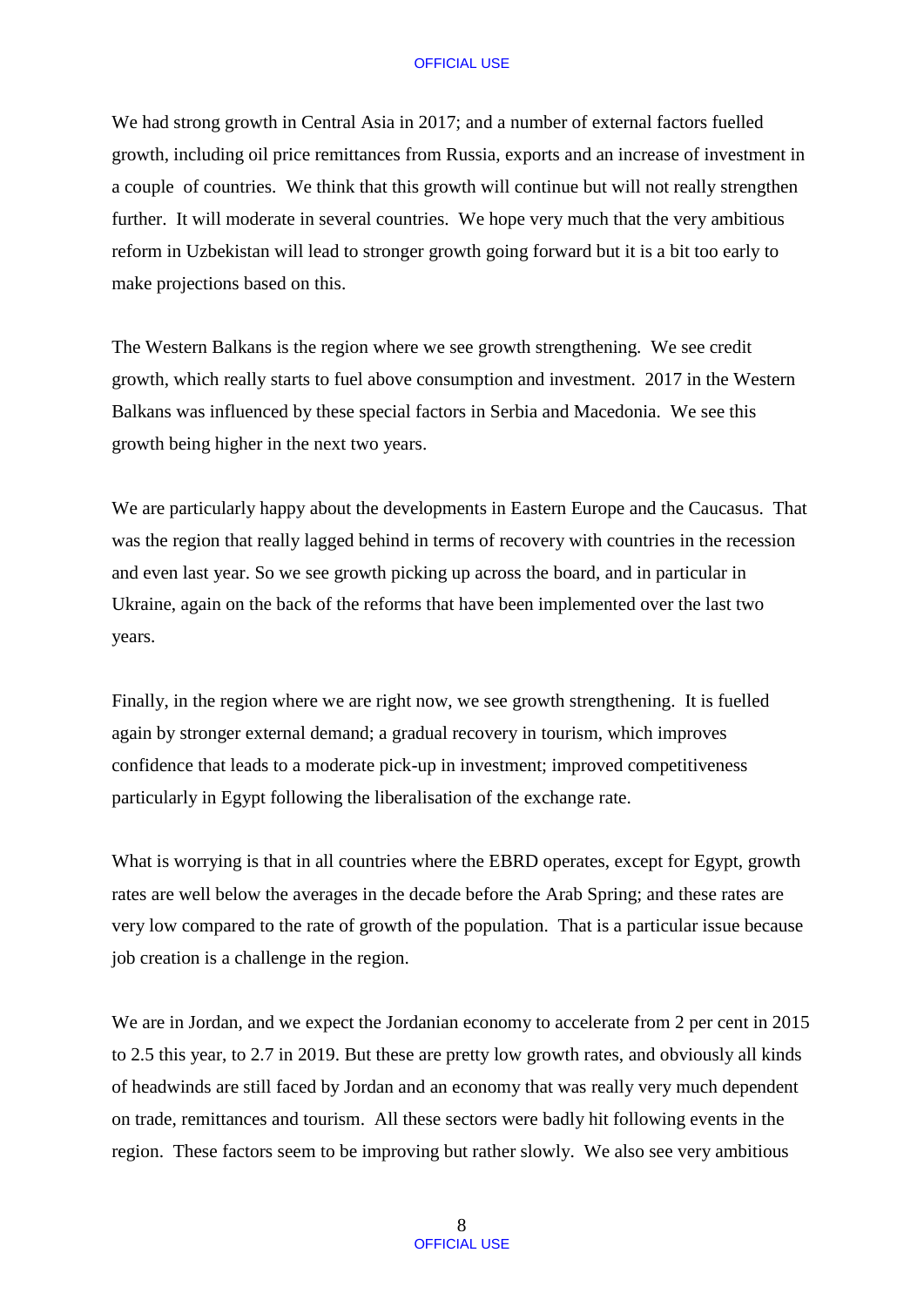reforms being implemented, so we hope for better. But so far, unfortunately, we do not see a stronger upswing in Jordan.

MR WILLIAMS: Thank you, Artur. Let us take some questions from the floor.

MS NADETTE TIER (Venture Magazine): I have two questions. First, I would like to hear your opinion on the recent tax hikes. Do you think they will contribute significantly to the economy in Jordan?

My second question is regarding the Central Bank. They continue to increase prices, and I would like to know whether you think that is going to be very effective.

MR WILLIAMS: Let us have your answer, Rafik, and we will have another question later. Rafik is the regional economist based in Cairo for this region.

MR SELIM: On the Central Bank raising interest rates, this is expected in terms of the peg, and the tightening in federal reserves interest rates. In this sense it will continue. For us, this is a risk to competitiveness and to the attractiveness of Jordanian exports and tourism.

On the first question about taxes, we encourage tax compliance reforms, to broaden the tax base and to improve and enhance compliance. Right now, in Jordan and some other SEMED countries, the tax rates are reformed but not the tax performance. In this sense, we encourage more fiscal consideration efforts to increase the tax base and to increase tax performance in general.

MR WILLIAMS: Any further questions either for Artur or Sergei? If there are no further questions… Yes, please? The third row back, it is Stefanie.

MS LINHARDT (The Banker): One of the risks to the economies you have mentioned is increasing corporate debt. Where specifically do you see that, and is it just related to external foreign currencies and potential interest rate rises?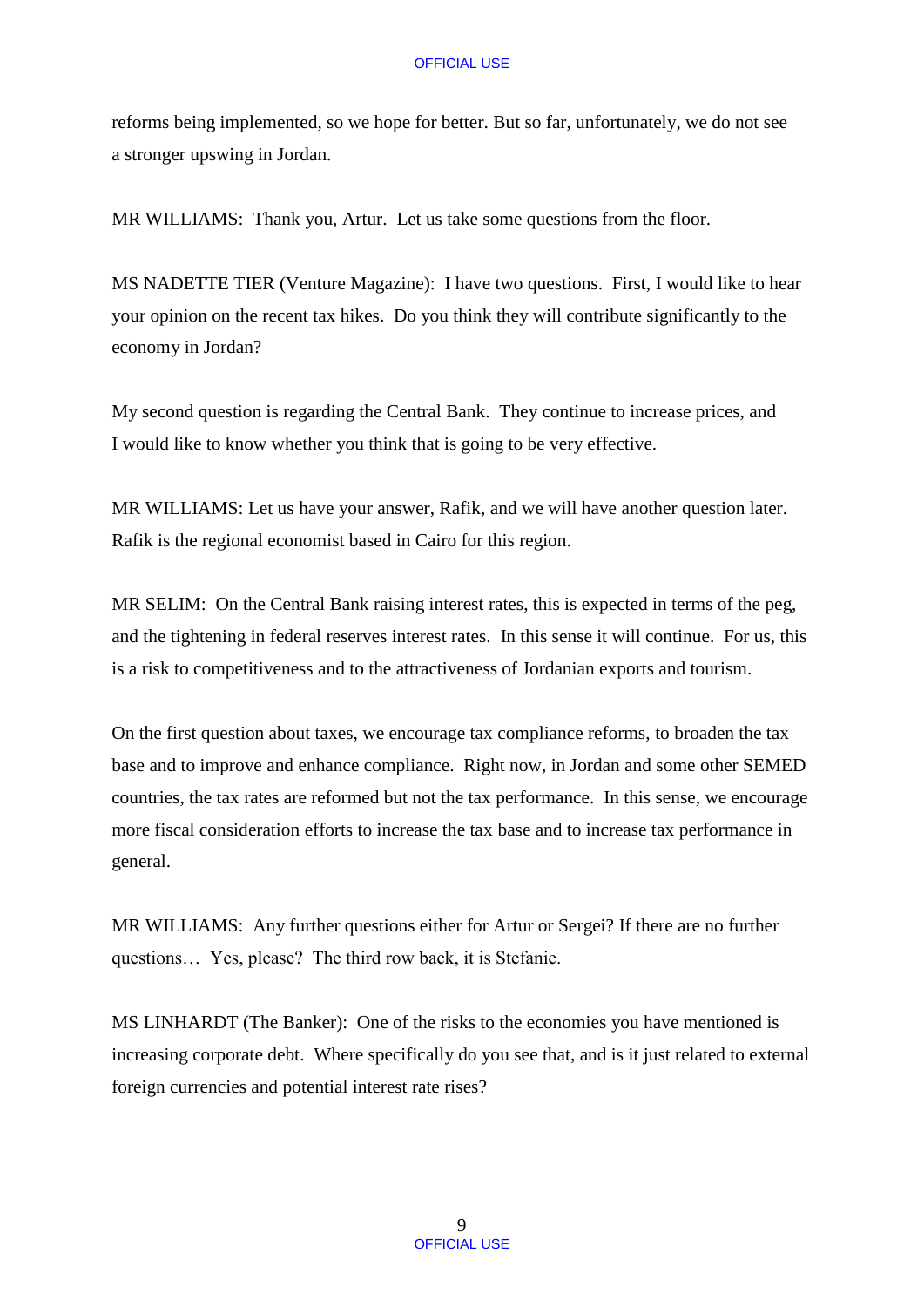MR GURIEV: Artur will scroll back to the chart where we go country by country and break down corporate debt. The previous chart, where we have country by country, and also composition, internal-denominated, external-denominated.

Let me take the example of Turkey, which depends substantially on external flows. We see that the government takes it extremely seriously and recently introduced special legislation constraining the access of smaller firms to FX-denominated borrowing. That of course creates a major challenge for such companies because long-term financing in lira is also limited by virtue of having very high inflation in Turkey. That, in turn, depends on the stimulus being rolled out and, as the economy is overheated – inflation is above 10 per cent – if everything goes well, it goes down to 7 per cent in a couple of years. If inflation is at 7 per cent, it means the long-term yield curve in lira still does not exist. So there is a major challenge in how to refinance your debt and roll over your debt if you have neither local currency nor FX borrowing. That creates a major challenge.

The Turkish economy is doing well. Even though growth will be coming down from last year to this year, it still has strong fundamentals. But the issue of rolling back the stimulus, bringing inflation down, rebuilding a lira-denominated financial system – that is a challenge that has to be addressed as soon as possible. This is a typical story of foreign-currencydenominated corporate debt.

MR WILLIAMS: Thank you, Sergei. Any further questions? Yes. Marc Jones from Reuters.

MR JONES (Reuters): I missed the first bit of the press conference, unfortunately. I am sure you went head-on at it with the lira. How much of it is a problem? Also, you talked a lot about the rising dollar and all of this. Is there a risk of some currency crises occurring here?

MR GURIEV: If you ask me can a government that wants to arrange a currency crisis arrange a currency crisis, the answer is yes. If you ask me do we foresee a crisis in our countries, our forecast for the next two years assumes a negative answer to this question. We foresee strong growth in all of our countries: 3.3 per cent this year, 3.2 per cent next year.